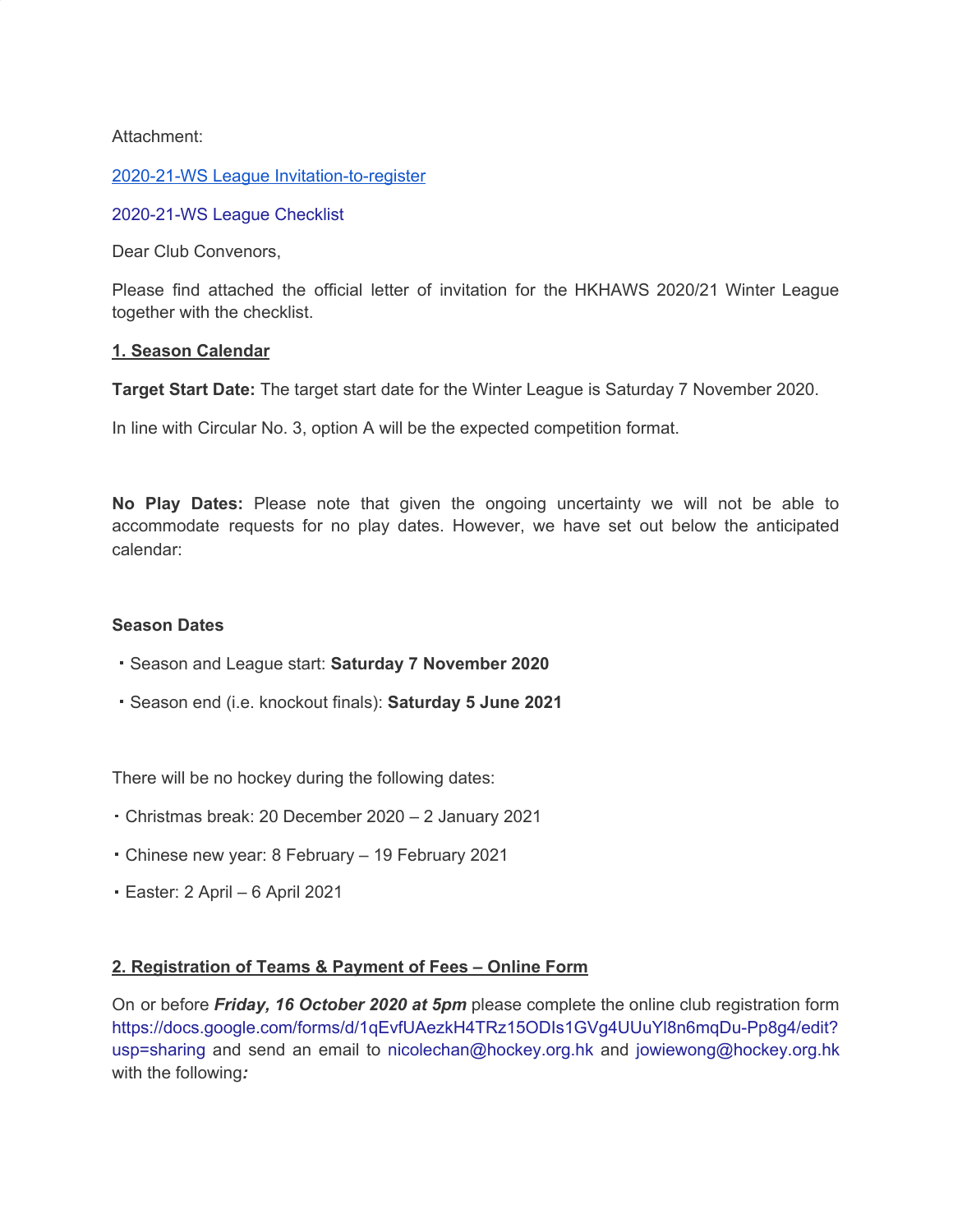‧ Evidence of payments as stipulated in the form to join the league; and

‧ Kit designs if your club is new or has changed its kit design since the 2019/20 season - the designs and colours of the 2 sets of playing uniform (including socks, skirts/skorts and shirts). Shirts must be numbered. Each player must have a unique shirt number within a club*.*

**Fees:** Further to Circular No. 3 [http://hockey.org.hk/Content.asp?Uid=1182] fees will be discounted from the previous season and paid in two instalments. The first instalment of fees for the forthcoming season (which are payable by **Friday, 16 October 2020 at 5pm**) will be as follows:

*(A)* **100% of League Fees** (Team Registration Fee) \$750 *(per team)*

### *(B)* **Administration Fees**

| (i) 100% of Club Affiliation Fee<br><b>PLUS</b> | $$750$ (per club) |
|-------------------------------------------------|-------------------|
|                                                 |                   |

*(A)* and *(B)* must be made as *two separate payments*.

# *Please note that if a Club pays the above fees aggregated into a single payment, such payment will not be accepted by the HKHA.*

Details about the payment methods and calculations are included in the attached *Invitation to Register.* We hope that all of the above is clear, but if you have any questions please do not hesitate to contact us.